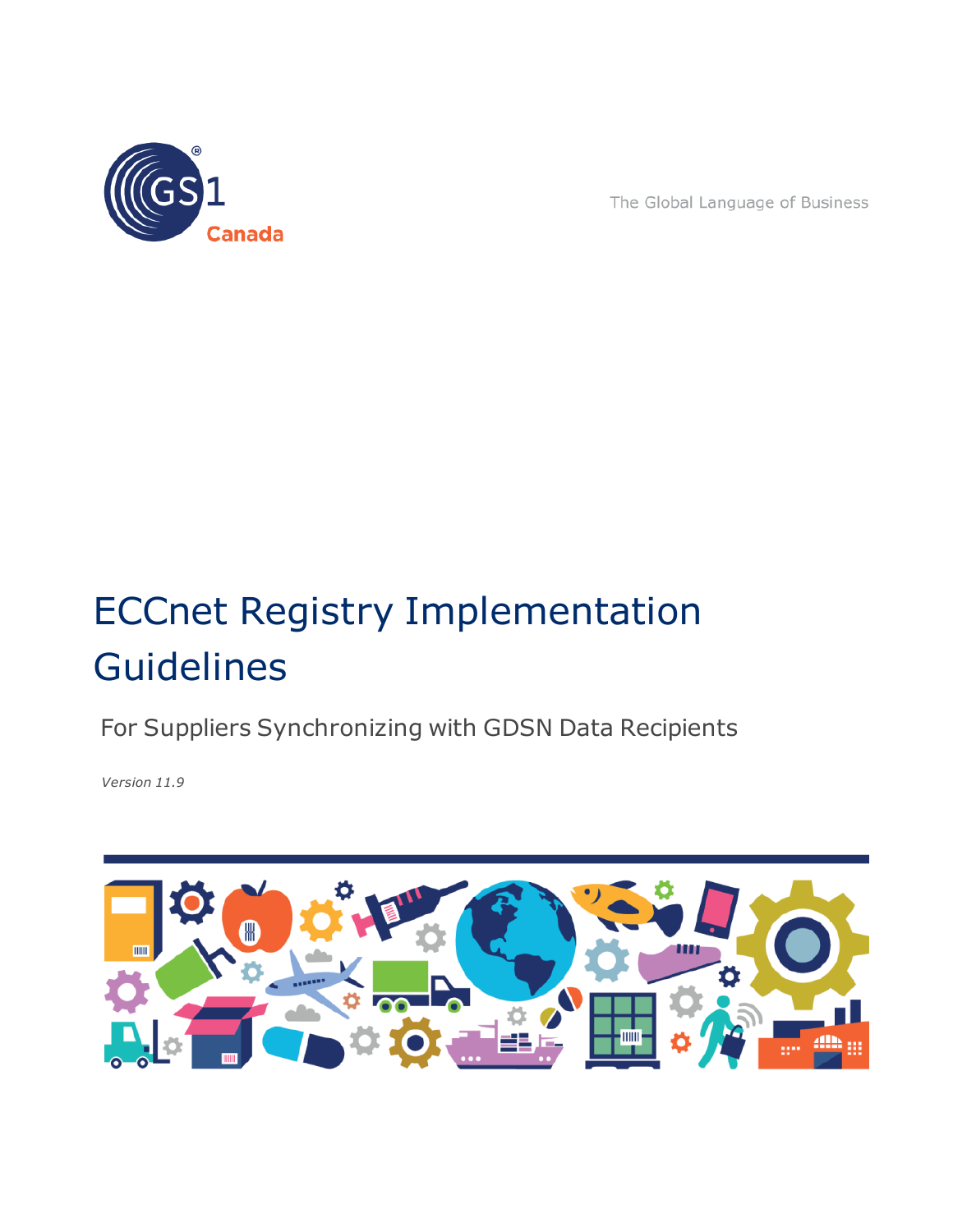ECCnet Registry Implementation Guidelines

The information contained in this document is privileged and confidential and may otherwise be exempt from disclosure under applicable law. It is intended solely for the entity with whom GS1 Canada has contracted for the purposes set forth in such contract. Use of the information in this document is for the designated recipient only and any dissemination, distribution or copying of this material by any entity other than the designated recipient is strictly prohibited without the express written consent of GS1 Canada.

If you obtain access to GS1 Canada information that is not intended for you, please notify GS1 Canada immediately.

Information in this document is subject to change without notice.

Product names mentioned herein may be trademarks and/or registered trademarks of their respective companies.

Published in Canada 2020-11

Copyright © 2020 GS1 Canada. All rights reserved.

GS1 Canada 1500 Don Mills Road, Suite 800 Toronto, Ontario, M3B 3K4 P 416.510.8039 P 1.800.567.7084 F 416.510.1916 E ECCnetsupport@gs1ca.org www.gs1ca.org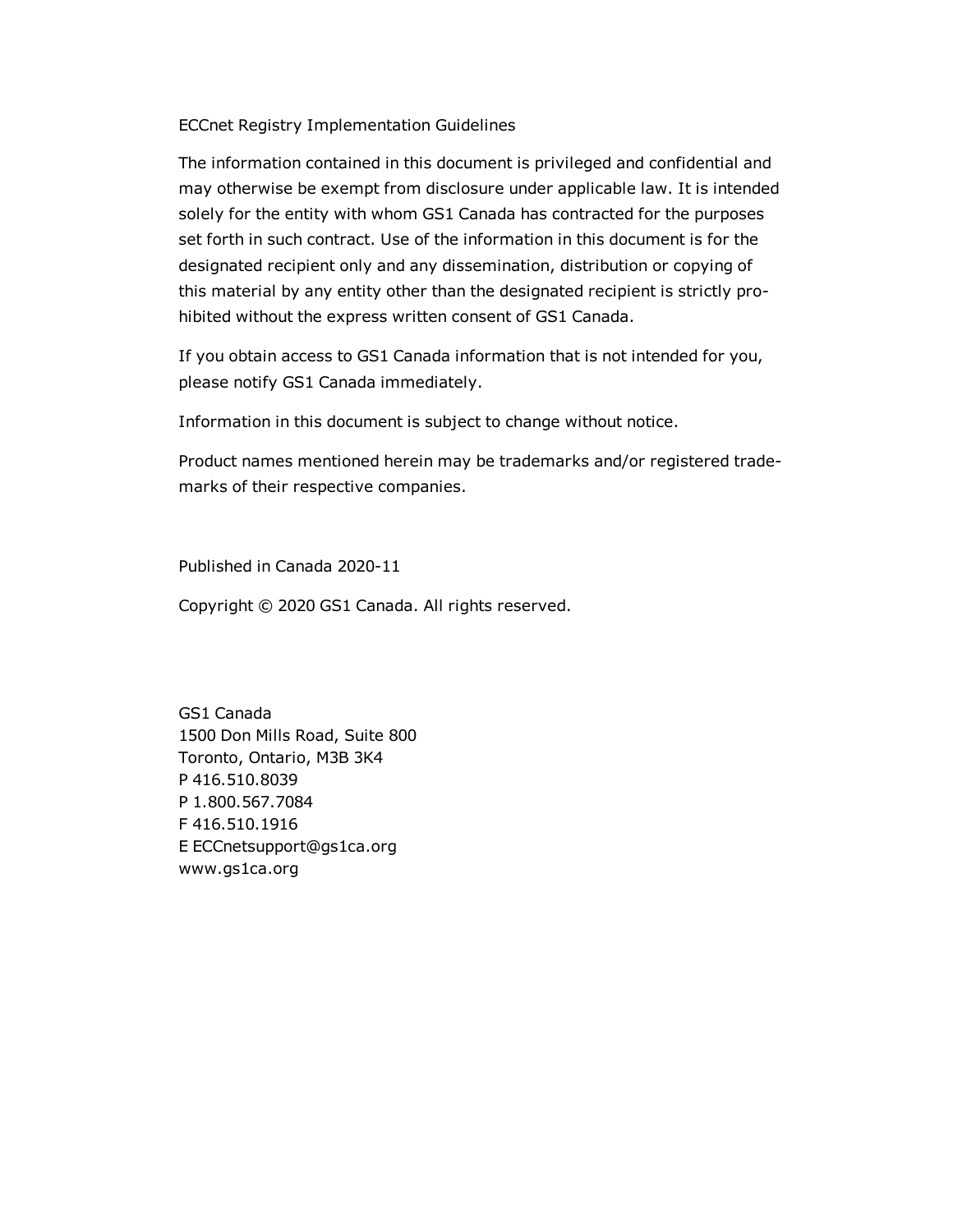# **Contents**

| Discontinuing or Cancelling Products in GS1 Canada GDSN 10 |  |
|------------------------------------------------------------|--|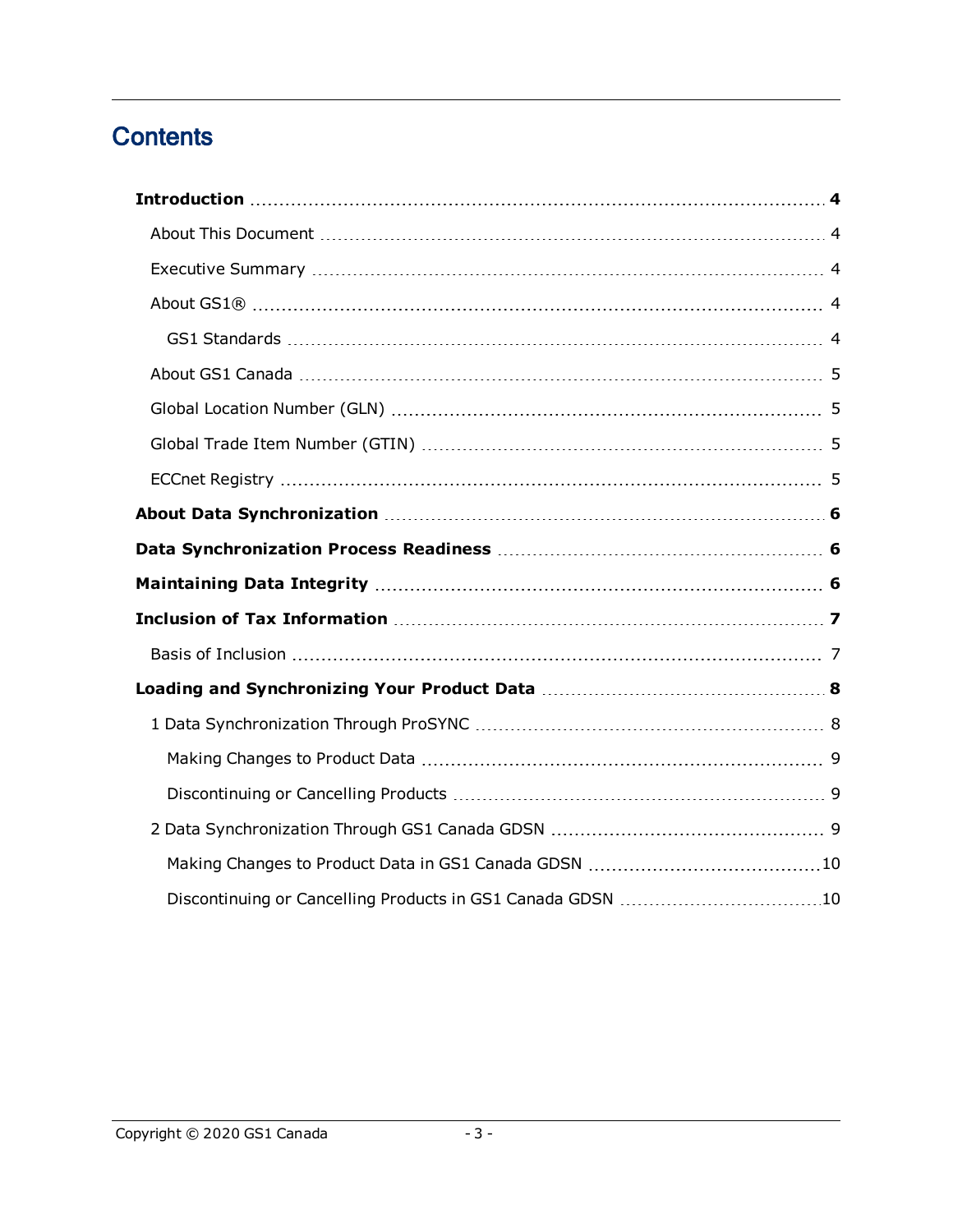

# <span id="page-3-0"></span>**Introduction**

#### <span id="page-3-1"></span>**About This Document**

This document describes implementation guidelines for suppliers, manufacturers and distributors (data providers) who want to publish GS1 Global Trade Item Numbers (GTINs) to GDSN data recipients.

## <span id="page-3-2"></span>**Executive Summary**

Launched in 2001, ECCnet Registry is the result of collaboration between GS1 Canada and the grocery, pharmacy, and foodservice sectors. The goal was to create a central source through which trading partners could share and manage product data accurately and efficiently. The result was the creation of a centralized repository of product data designed to meet the business process needs of an increasingly wide number of sectors. Fully based on global standards, ECCnet Registry accepts data published by Canadian suppliers who want to trade with US partners. Once the data is in the registry, trading partners access this data for a variety of business processes.

In addition, GS1 Canada also helps organizations maintain their competitive advantage at home and abroad through its GS1 Canada GDSN service. As a GS1-certified GDSN Data Pool, GS1 Canada GDSN enables you to electronically share product data with your trading partners anywhere in the world. This data pool service ensures that all trading partners always have the same product information in their systems, and any changes made to the data in one company's system is automatically sent to all companies who do business with them.

## <span id="page-3-3"></span>**About GS1®**

GS1 is a neutral, not-for-profit organization dedicated to the design and implementation of global standards and services to improve the efficiency and visibility of supply chains. GS1 is driven by more than a million companies, who execute more than six billion transactions a day with the GS1 System of standards. GS1 is truly global with local Member Organizations in 110 countries and GS1 System of Standards being used in 150 countries, with the Global Office in Brussels, Belgium. Learn more at [www.gs1.org.](http://www.gs1.org/)

#### <span id="page-3-4"></span>**GS1 Standards**

The GS1 System of standards is an integrated suite of global supply chain standards that allows accurate identification and communication of information regarding products, assets, services and locations. Using GS1 Identifiers, organizations around the world are able to uniquely identify physical things like trade items, assets,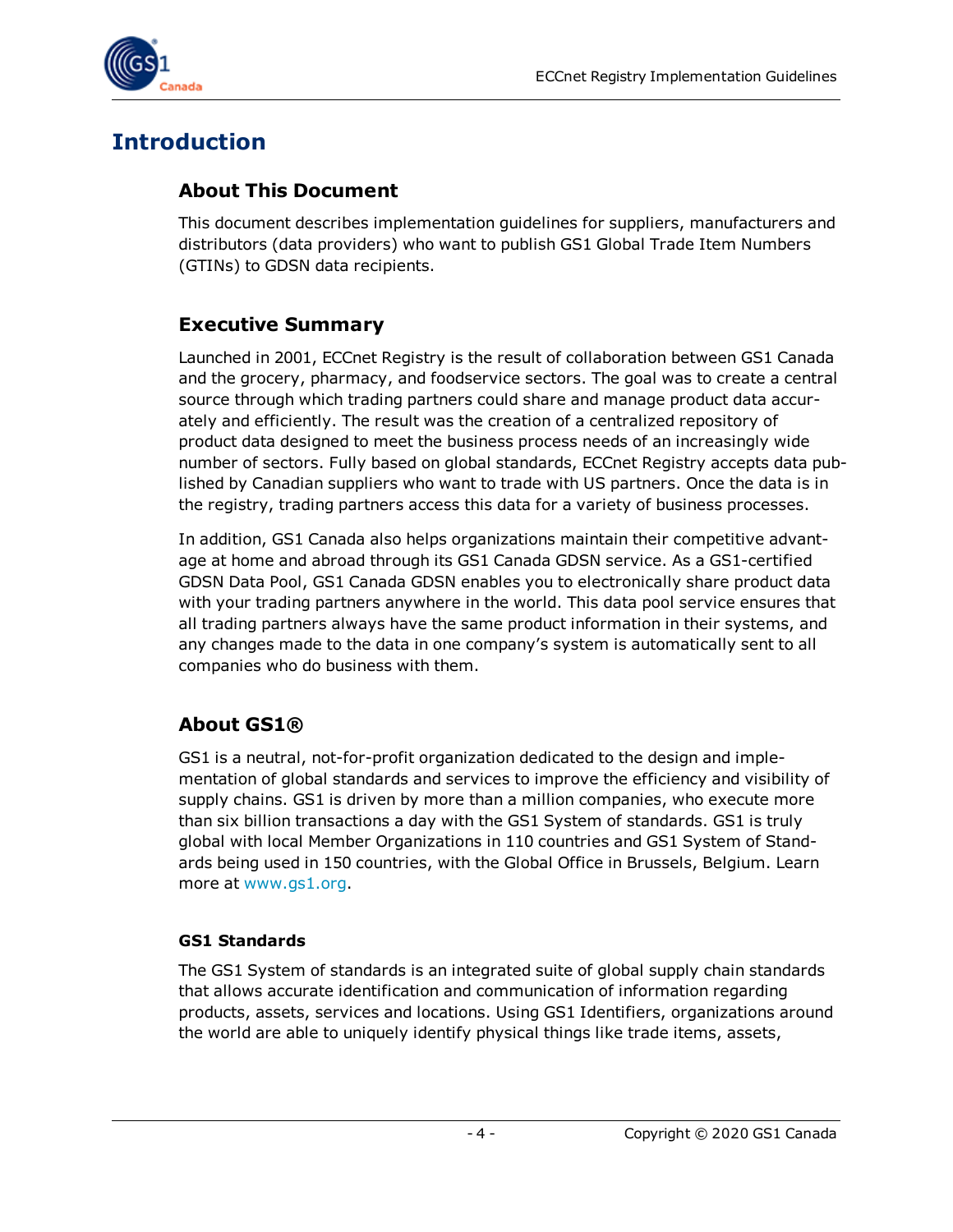

logistic units and physical locations, as well as logical things like corporations or a service relationship between the provider and the retailer.

## <span id="page-4-0"></span>**About GS1 Canada**

GS1 Canada is a member of GS1, the world's leading supply chain standards organization. As a neutral, not-for-profit organization, GS1 Canada enables its more than 20,000 subscribers – organizations of all sizes from over 20 sectors across Canada – to enhance their efficiency and cost effectiveness by adopting electronic supply chain best practices.

ECCnet Registry and ECCnet Value-Added Services are product information management services operated by GS1 Canada in support of Canadian industry.

Learn more at [www.gs1ca.org.](http://www.gs1ca.org/)

## <span id="page-4-1"></span>**Global Location Number (GLN)**

The Global Location Number (GLN) is the globally-unique GS1 identifier for locations and supply chain partners. The GLN can be used to identify a legal entity (like a regional health authority or shared services organization), a function within a legal entity (like a hospital pharmacy or accounting department) or a physical entity (like a warehouse or hospital wing or even a nursing station). The attributes defined for each GLN (for example, name, address, location type ) help users to ensure that each GLN is specific to one unique location within the world.

## <span id="page-4-2"></span>**Global Trade Item Number (GTIN)**

The Global Trade Item Number (GTIN) is the globally unique GS1 identifier for trade items (for example, products and services that may be priced, ordered or invoiced at any point in the supply chain). GTINs are assigned by the brand owner of the product, and are used to identify products as they move through the global supply chain to the retail outlet or the end user. The GTIN uniquely identifies a product at each packaging level (for example, a blister of two aspirin tablets; a bottle of 100 aspirin tablets; etc.).

# <span id="page-4-3"></span>**ECCnet Registry**

ECCnet Registry is the most comprehensive, perpetually updated and continually validated registry of product data of its kind in Canada. GS1 Canada members have been using ECCnet Registry since 2002 for synchronized product data exchange. Product listing through ECCnet Registry is already a standard term and condition of trade in the Canadian grocery, pharmacy and foodservice sectors.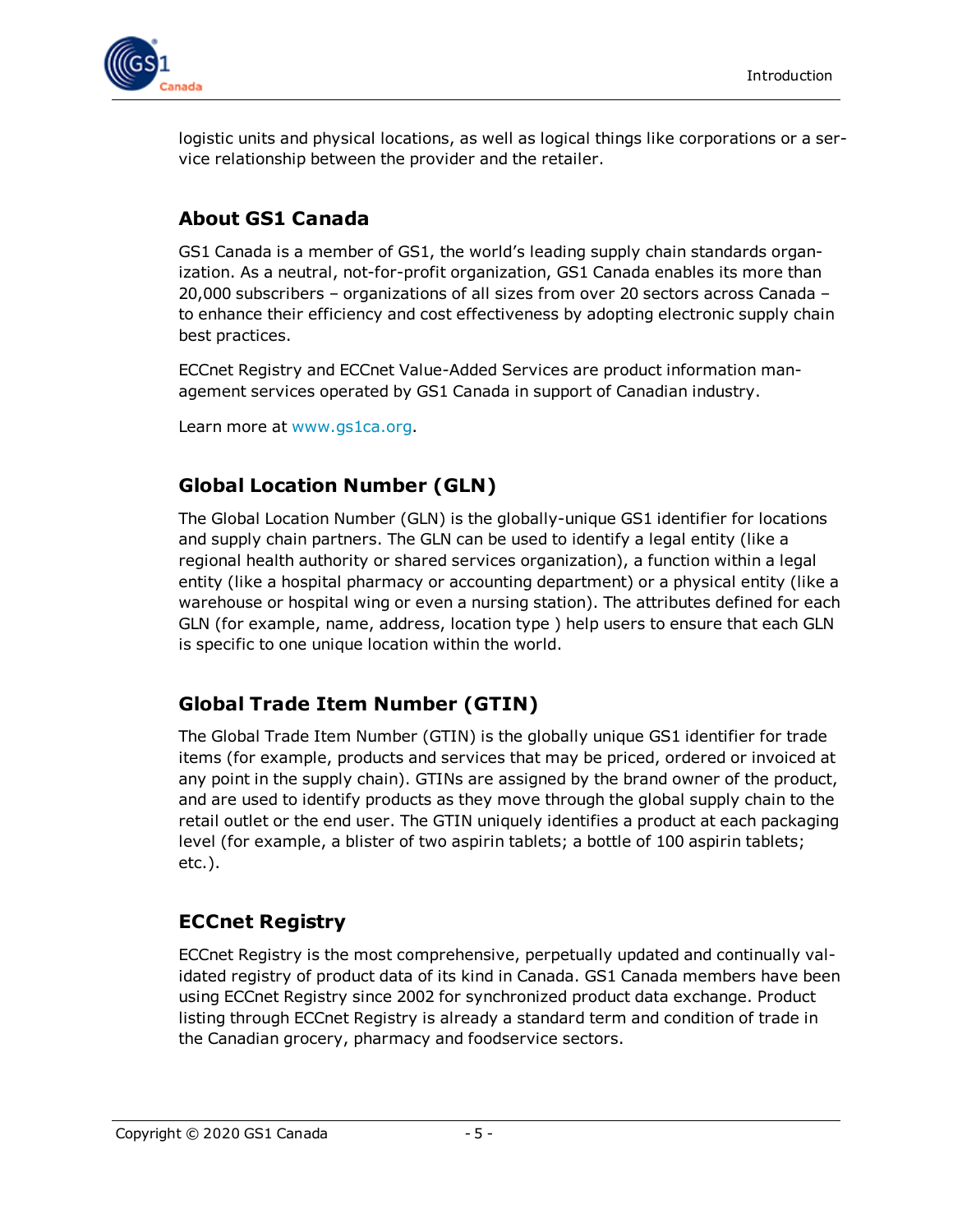

ECCnet Registry is based on global GS1 supply chain standards and has been built according to GS1 Canada's proven model for driving data accuracy. ECCnet Registry ensures that only validated users gain access to this secure, auditable system.

In Summer 2013, ECCnet Registry, Canada's national product registry, launched service in the General Merchandise and Hardlines sectors. Canadian General Merchandise and Hardlines industry representatives contributed their expertise to roll out ECCnet Registry to the General Merchandise and Hardlines sectors to drive cost savings and improve supply chain efficiencies across the Canadian General Merchandise and Hardlines system.

# <span id="page-5-0"></span>**About Data Synchronization**

GS1 Canada enables organizations to exchange standardized product information through a process known as data synchronization. Through data synchronization, any changes that an organization makes to its product information stored in the data pool or centralized registry, are automatically sent to all of this organization's trading partners. This automated approach to data management ensures that supply chain information is consistent across trading partners' data management systems.

# <span id="page-5-1"></span>**Data Synchronization Process Readiness**

Before initiating the process of data synchronization, data providers are required to ensure that GTINs are assigned to each packaging level of the product. Only a product with a GTIN can be synchronized with data recipients in GDSN (Global Data Synchronization Network). To synchronize product information, the data provider must complete these steps:

- 1. Contact GS1 Canada to acquire an understanding of the data synchronization process and the available options. More details on these options are provided below.
- 2. Contact your data recipient to establish your trading partner relationship and inform them of your intention to synchronize product data with them.
- 3. Acquire an understanding of your recipient's data retrieving method and system.
- 4. Evaluate, select and inform GS1 Canada of your data loading method.
- 5. Review data requirements for the data recipients.
- 6. Prepare product data for loading by ensuring that the data complies with requirements.

# <span id="page-5-2"></span>**Maintaining Data Integrity**

After you have established data synchronization with your trading partners, you can work with them to maintain the integrity of your data.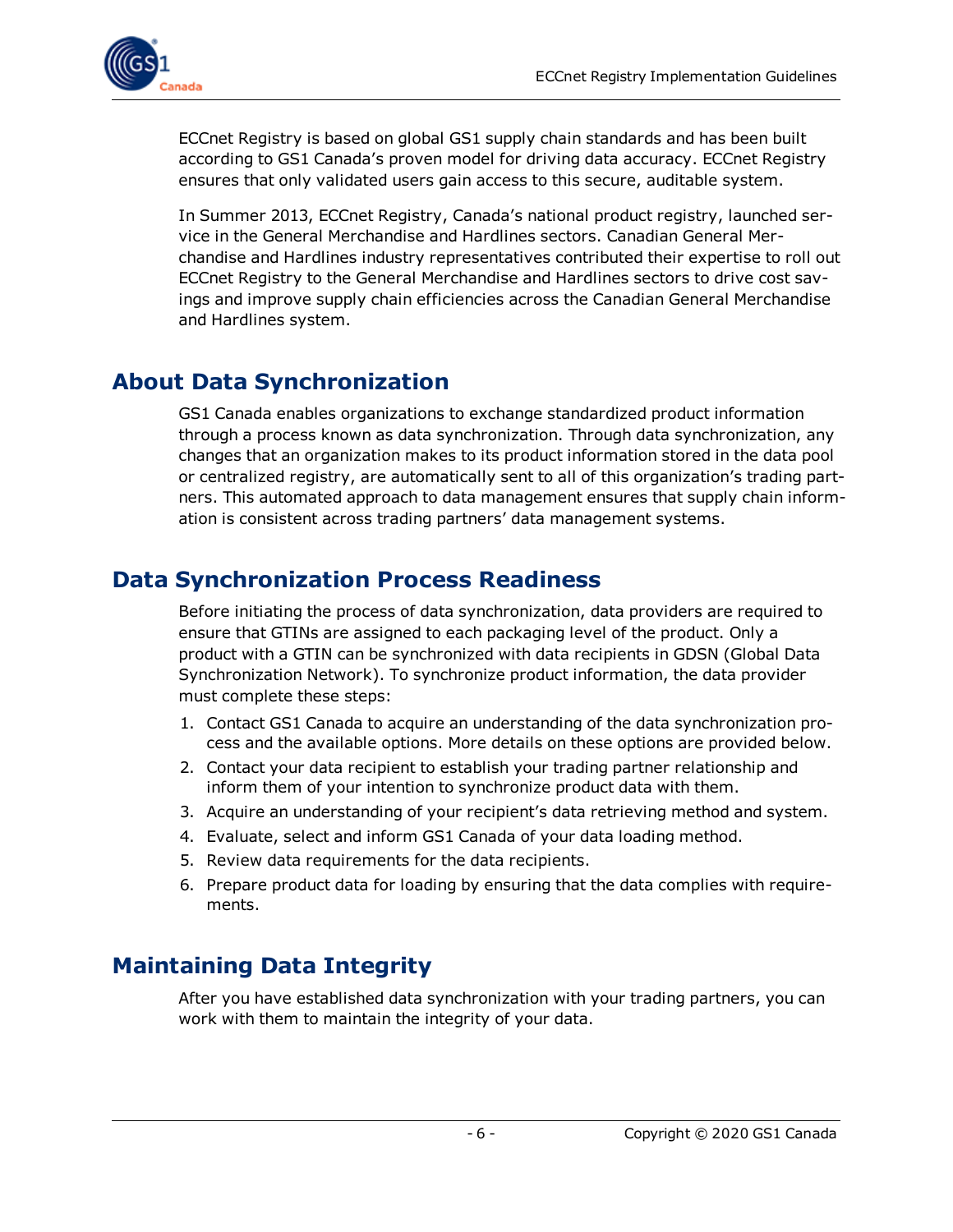

In some cases you will have to work out an agreement with your service provider around who should review the GTIN status values and how you should take action around them.

# <span id="page-6-0"></span>**Inclusion of Tax Information**

In order to receive ECCnet Registry Certification, you are required to load your product and party data in your product catalogue in ECCnet Registry, including pointof-sale product information. Point-of-sale tax information encompasses the following taxes:

- Provincial Sales Tax (PST)
- Federal Goods and Services Tax (GST)
- Quebec Sales Tax (QST)
- Harmonized Sales Tax (HST)

Your point-of-sale tax information must be listed by product and applicable jurisdiction. Product listing is a standard term and condition of trade for an increasing number of vendors, retailers and distributors in the Canadian Grocery, Foodservice, and Pharmacy markets.

#### <span id="page-6-1"></span>**Basis of Inclusion**

Note: In the following paragraphs, the terms «retailers» and «vendors» refer to organizations that participate as trading partners in ECCnet Registry.

Retailers and vendors recognize that:

- n The applicability of point-of-sale taxes can be determined only by the applicable taxing authority and not by individual vendors or retailers.
- **Each taxing authority reserves the right to change legislation, regulations,** guidelines and the interpretation of existing law, without necessarily communicating such change to all taxpayers and collectors.
- **n** Such tax information is currently held in various vendor and retailer databases, depending on whether the retailers or vendors in question are responsible for the collection and remittance of the tax.
- <sup>n</sup> It is crucial to work cooperatively with GS1 Canada to store and exchange pointof-sale tax information using ECCnet Registry.

It is understood that while vendors have the responsibility to load their product data into ECCnet Registry, retailers are responsible for:

- <sup>n</sup> Determining whether the products they sell to end-users or consumers are subject to point-of-sale taxes.
- <sup>n</sup> Collecting the necessary point-of-sale taxes from consumers or end users.
- **Remitting point-of-sale tax proceeds to taxation authorities.**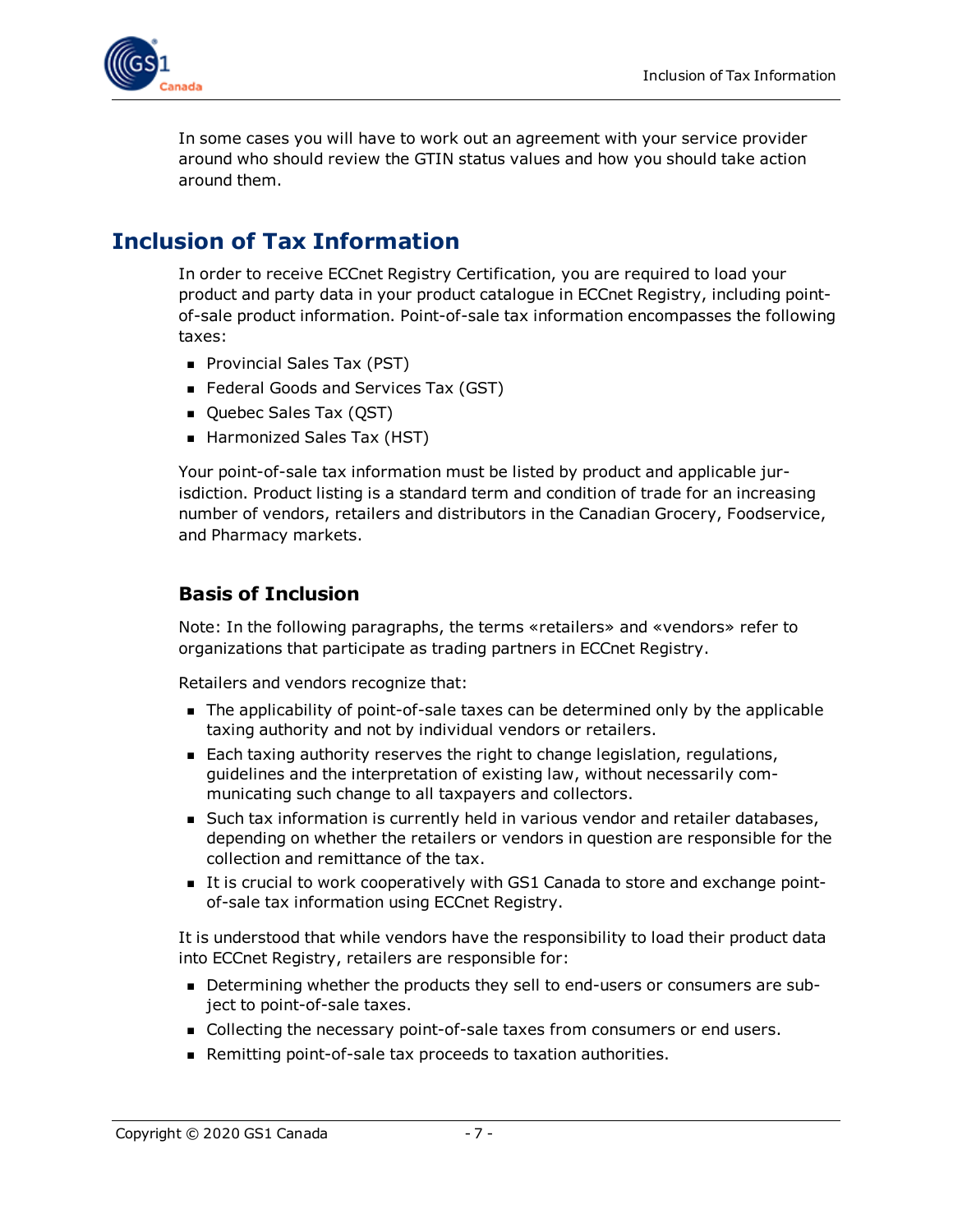

If you have any questions regarding the taxes that apply to your product, please consult your taxation lawyer or your retailer trading partners.

If you need additional information regarding loading your product's taxation information, contact [ECCnetsupport@gs1ca.org](mailto:ECCnetsupport@gs1ca.org) or call 1.800.567.7084.

# <span id="page-7-0"></span>**Loading and Synchronizing Your Product Data**

After data is loaded, data synchronization is enabled based on a publication-subscription model. For data synchronization to occur the data provider publishes data to a data recipient on a GDSN certified data pool and the data recipient subscribes to the provider's data. After the subscription is completed, any updates that the data provider applies to their data are received by all subscribed data recipients.

There are two methods of loading and synchronizing product data:

- 1 Data Synchronization Through ProSYNC
- 2 Data Synchronization Through GS1 Canada GDSN

## <span id="page-7-1"></span>**1 Data Synchronization Through ProSYNC**

ProSYNC<sup>®</sup> loading options are unique to GS1 Canada and assist vendors with loading product data to ECCnet or to GDSN data recipients (or both) within target market Canada and United States.

Other methods of loading data to ProSYNC include:

- EDI/DIY Electronic data interchange and "do-it-yourself" process using a market-segment-specific Microsoft Excel© spreadsheet
- **[ProSYNC](http://www.gs1ca.org/files/FileUploadGuidePS_en.pdf) File Upload For more information, see the ProSYNC File Upload Guide.**

To synchronize data using ProSYNC:

- 1. Contact GS1 Canada for information on data synchronization terms and conditions. [\(ECCnetsupport@gs1ca.org](mailto:ECCnetsupport@gs1ca.org) or 1.800.567.7084)
- 2. Sign the appropriate agreements with GS1 Canada.
- 3. Prepare and load data to ProSYNC.

Data acceptance is subject to automatic data validations.

- 4. Register GTINs to GS1 Global Registry.
- 5. Publish data to the data recipient via ProSYNC.

By publishing data to a GDSN data recipient, you are granting them access to your product information.

6. The data recipient will "subscribe" to the supplier's data in order to receive their suppliers' product data.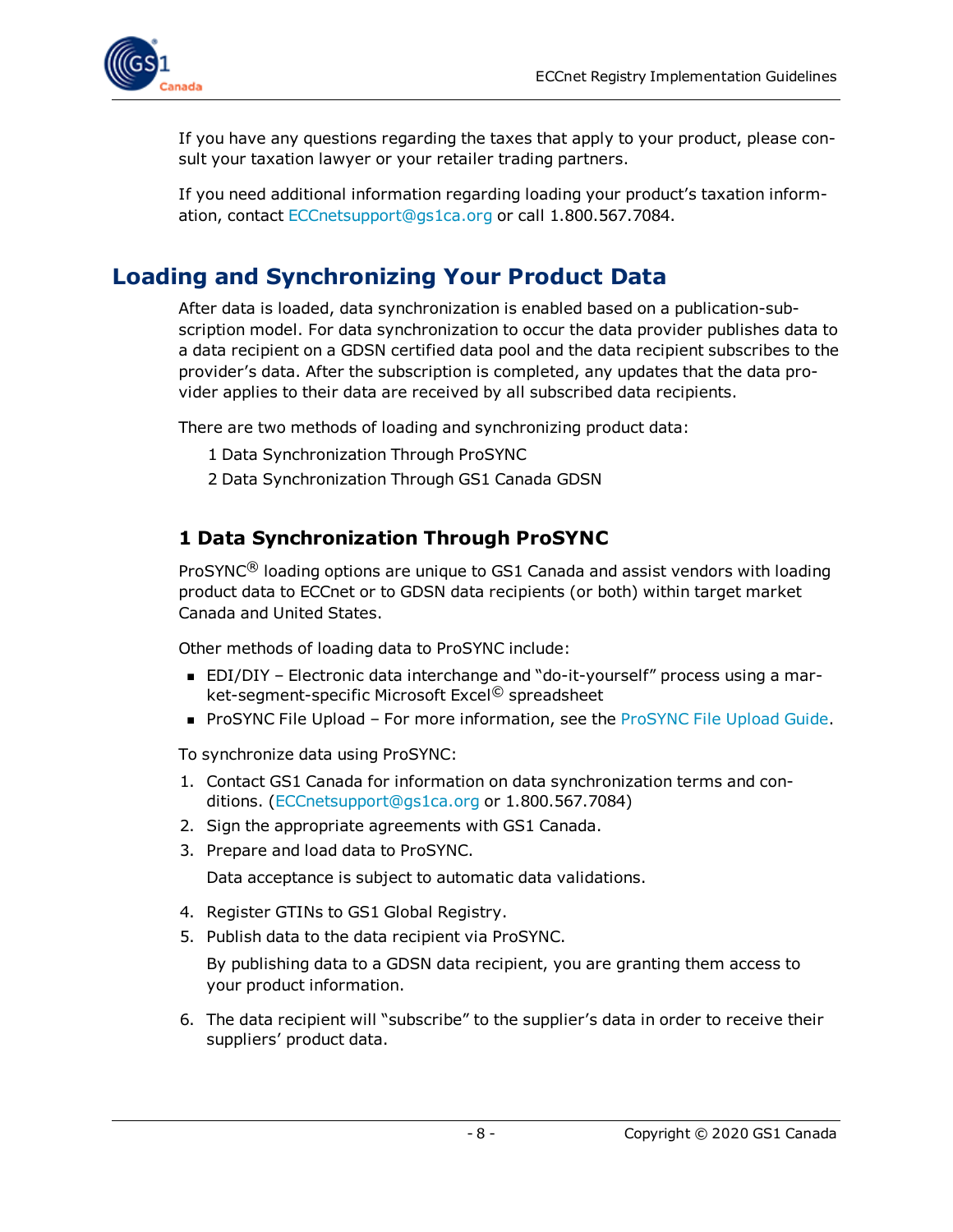

After the information is received by the data recipient, you will receive the Catalogue Item Confirmation (CIC) message from the data recipient with one of the following messages:

- $\blacksquare$  CIC Synchronize Data is integrated, in synch and added to the synchronization list.
- <sup>n</sup> CIC Accept Data is added to the synchronization list and will be in synchronization.
- $\blacksquare$  CIC Review A request has been made to the data source to review their data because the data recipient has discovered a data discrepancy and cannot synchronize.
- CIC Reject Data will no longer be synchronized or updates will no longer be provided.

For more information on attributes requirements, contact [ECCnetSupport@gs1ca.org](mailto:ECCnetSupport@gs1ca.org) or call 1.800.567.7084.

For more information on publishing data using ProSYNC interface, see the [ProSYNC](http://www.gs1ca.org/e/ProSYNCUserGuide) user guide or contact [ECCnetSupport@gs1ca.org.](mailto:ECCnetSupport@gs1ca.org)

#### <span id="page-8-0"></span>**Making Changes to Product Data**

As a data provider only you can update or correct product data. All changes are automatically sent to the all of your subscribed data recipients. After you have published data for a product to a trading partner, you do not have to re-publish the data every time the product information changes. For more information about product updates, see the [ProSYNC](http://www.gs1ca.org/files/pdr_ECCnetProSYNCUserGuide.pdf) User Guide.

#### <span id="page-8-1"></span>**Discontinuing or Cancelling Products**

If the product has been discontinued or cancelled, then the discontinued date or cancel date can be added to the product data.

If a product is no longer available for any reason, or if you decide to stop sharing product data, you can stop synchronization by withdrawing publication for the product.

## <span id="page-8-2"></span>**2 Data Synchronization Through GS1 Canada GDSN**

GS1 Canada GDSN is a GDSN certified data pool that allows the synchronization of GDSN compliant data with GDSN data recipients.

To synchronize data with GDSN data recipients:

1. Contact GS1 Canada for information on data synchronization terms and conditions. [\(ECCnetsupport@gs1ca.org](mailto:ECCnetsupport@gs1ca.org) or 1.800.567.7084)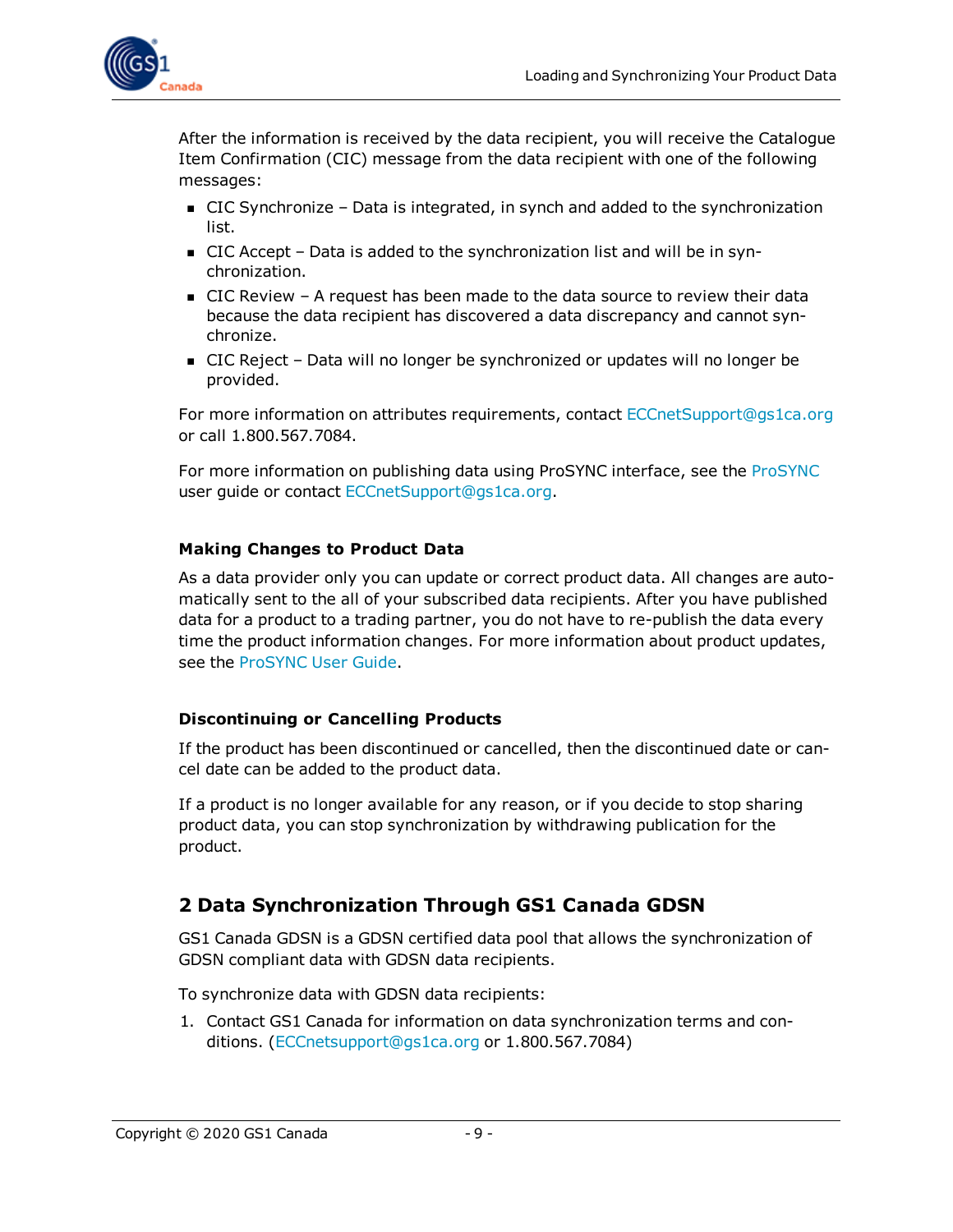

2. Review GS1 Canada terms and conditions and service requirements for successful data synchronization.

GS1 Canada enables the connection necessary for data synchronization between the data provider in GS1 Canada GDSN and the intended data recipient in Global Data Synchronization Network.

- 3. Sign the appropriate agreements with GS1 Canada.
- 4. Enter or load data to GS1 Canada GDSN Data Pool.

For help with loading data into GS1 Canada GDSN, contact [ECCnet](mailto:ECCnetsupport@gs1ca.org)[support@gs1ca.org](mailto:ECCnetsupport@gs1ca.org) or call 1.800.567.7084.

- 5. Register GTINs to GS1 Global Registry.
- 6. Publish data to the appropriate data recipients.

The data recipient will subscribe to the supplier's data in order to receive the supplier's data.

After the information is received by the data recipient, you will receive the Catalogue Item Confirmation (CIC) message from the data recipient with one of the following messages:

- $\blacksquare$  CIC Synchronize Data is integrated, in synch and added to the synchronization list.
- CIC Accept Data is added to the synchronization list and will be in synchronization.
- $\blacksquare$  CIC Review A request has been made to the data source to review their data because the data recipient has discovered a data discrepancy and cannot synchronize.
- CIC Reject Data will no longer be synchronized or updates will no longer be provided.

For more information on attributes requirements, contact: [ECCnetsupport@gs1ca.org](mailto:ECCnetsupport@gs1ca.org) or call 1.800.567.7084.

#### <span id="page-9-0"></span>**Making Changes to Product Data in GS1 Canada GDSN**

When you update or correct product data in GS1 Canada GDSN data pool, the updated information is automatically sent to the all of your data recipients. After you have published data for a product to a trading partner, you do not have to re-publish the data every time the product information changes.

#### <span id="page-9-1"></span>**Discontinuing or Cancelling Products in GS1 Canada GDSN**

If the product has been discontinued or cancelled, then the discontinued date or cancel date can be added to the product data.